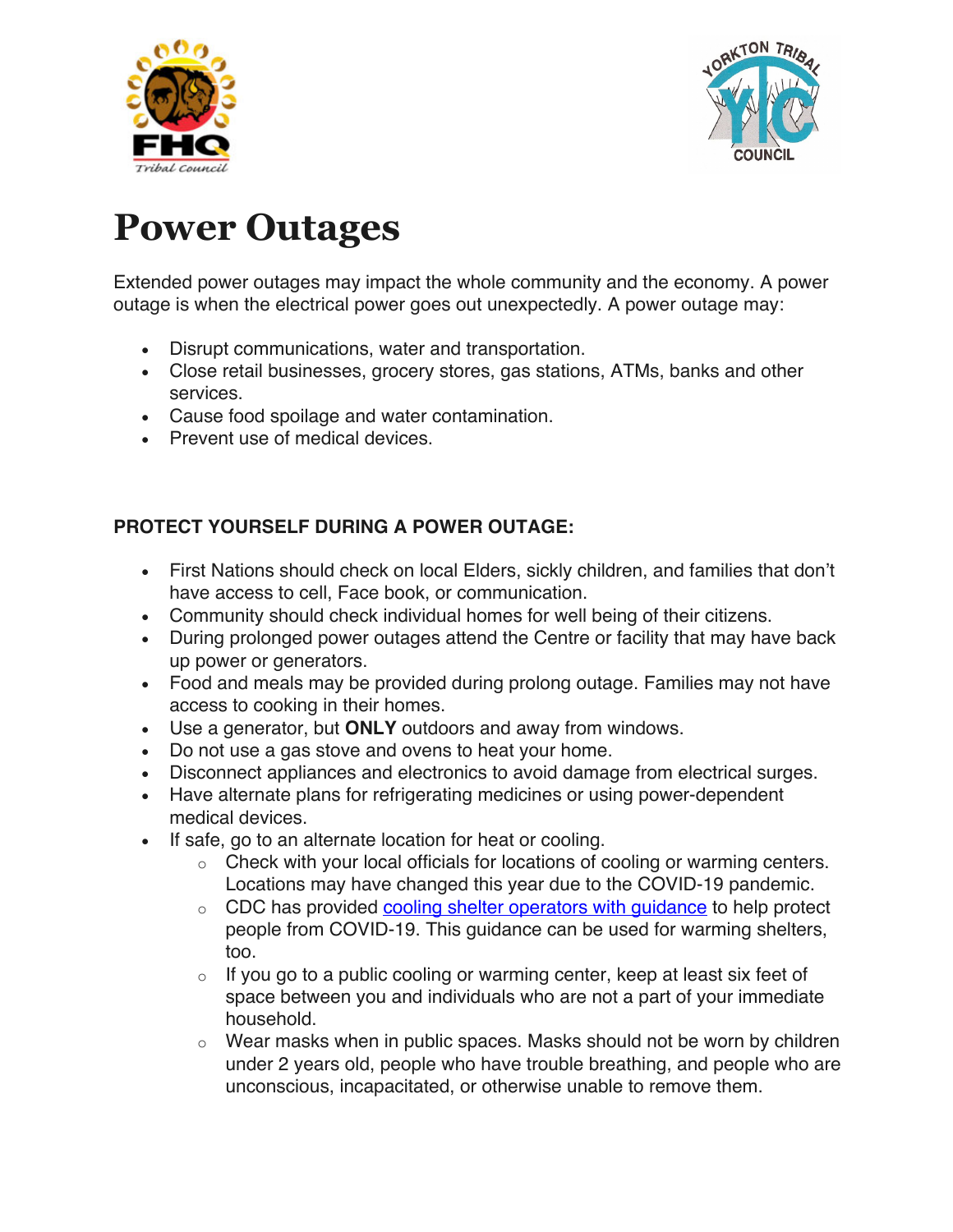



- $\circ$  Try to bring items that can help protect you and others in the cooling or warming center from COVID-19, such as two masks for each person age two or older in the household, hand sanitizer that contains at least 60 percent alcohol, and cleaning materials.
- o Review the CDC's guidelines for "**Going to a Public Disaster Shelter** During the COVID-19 Pandemic."
- Be a good neighbor. Check on the welfare of others.
- Sign up for email updates about coronavirus from the Centers for Disease Control and Prevention (CDC). Follow the latest guidelines from the CDC and your local authorities to prevent the spread of COVID-19.

#### **HOW TO STAY SAFE WHEN A POWER OUTAGE THREATENS:**

## **Prepare NOW**

- Take an inventory of the items you need that rely on electricity.
- Talk to your medical provider about a power outage plan for medical devices powered by electricity and refrigerated medicines. Find out how long medication can be stored at higher temperatures and get specific guidance for any medications that are critical for life.
- Plan for batteries and other alternatives to meet your needs when the power goes out.
- Install carbon monoxide detectors with battery backup in central locations on every level of your home.
- Determine whether your home phone will work in a power outage and how long battery backup will last.
- Review the supplies that are available in case of a power outage. Have flashlights with extra batteries for every household member. Have enough nonperishable food and water. Be sure to include hand sanitizer that contains at least 60 percent alcohol to use in case you are unable to wash your hands with soap and water.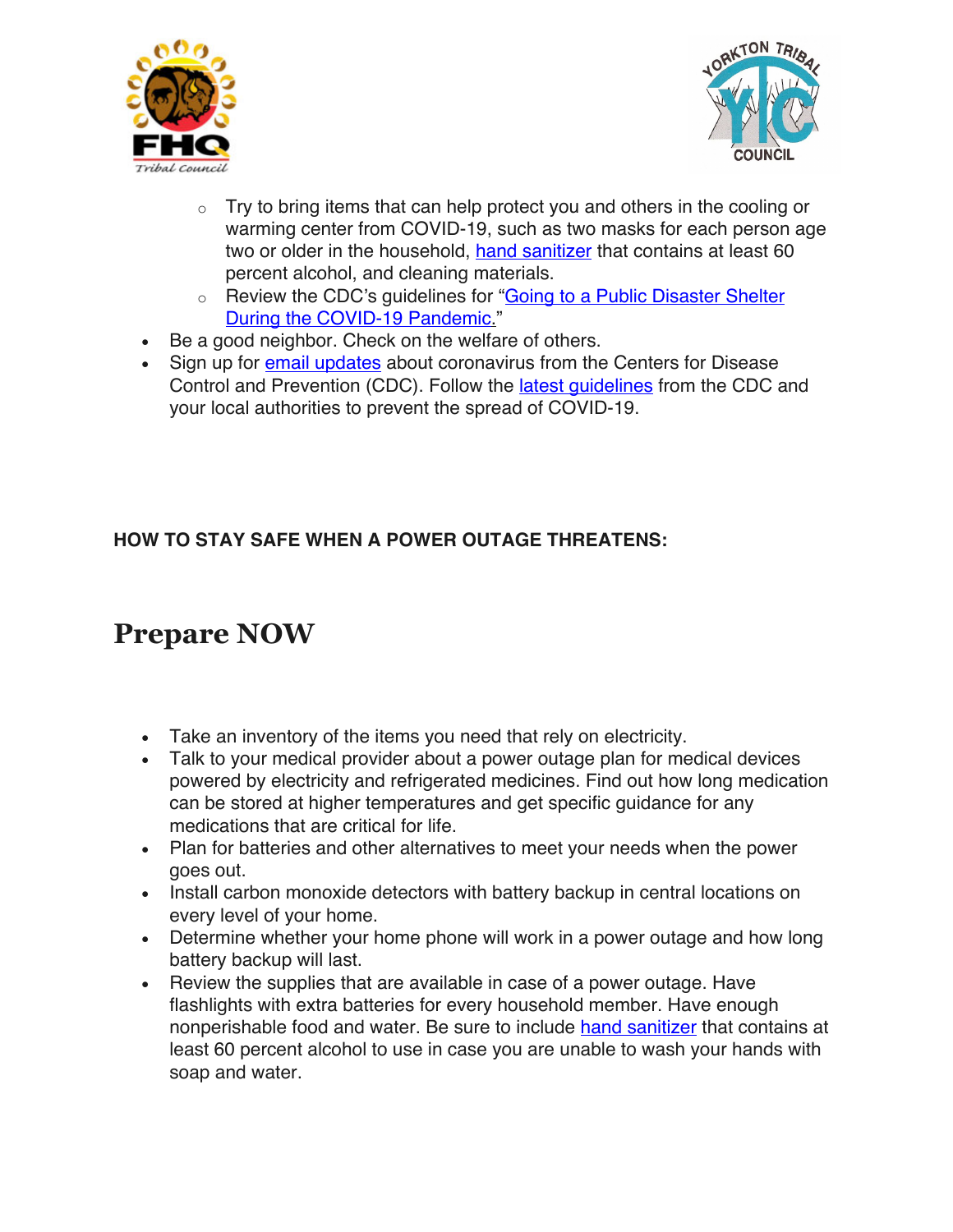



- $\circ$  Include non-perishable foods, cleaning supplies, and water for several days, in case services are cut off in your area. If you are able to, set aside items like soap, hand sanitizer that contains at least 60 percent alcohol, disinfecting wipes, and general household cleaning supplies that you can use to disinfect surfaces you touch regularly. After a power outage, you may not have access to these supplies for days or even weeks.
- $\circ$  Being prepared allows you to avoid unnecessary excursions and to address minor medical issues at home, alleviating the burden on urgent care centers and hospitals.
- o Remember that not everyone can afford to respond by stocking up on necessities. For those who can afford it, making essential purchases and slowly building up supplies in advance will allow for longer time periods between shopping trips. This helps to protect those who are unable to procure essentials in advance of the pandemic and must shop more frequently. In addition, consider avoiding WIC-labeled products so that those who rely on these products can access them.
- Use a thermometer in the refrigerator and freezer so that you can know the temperature when the power is restored. Throw out food if the temperature is 40 degrees or higher.
- Keep mobile phones and other electric equipment charged and car and generator gas tanks full.

## **Survive DURING**

- Keep freezers and refrigerators closed. The refrigerator will keep food cold for about four hours. A full freezer will keep the temperature for about 48 hours. Use coolers with ice if necessary. Monitor temperatures with a thermometer.
- Maintain food supplies that do not require refrigeration.
- Avoid carbon monoxide poisoning. Generators, camp stoves or charcoal grills should always be used outdoors and at least 20 feet away from windows. Never use a gas stovetop or oven to heat your home.
- Check on your neighbors. Older adults and young children are especially vulnerable to extreme temperatures.
- Go to a community location with power if heat or cold is extreme.
- Turn off or disconnect appliances, equipment or electronics. Power may return with momentary surges or spikes that can cause damage.